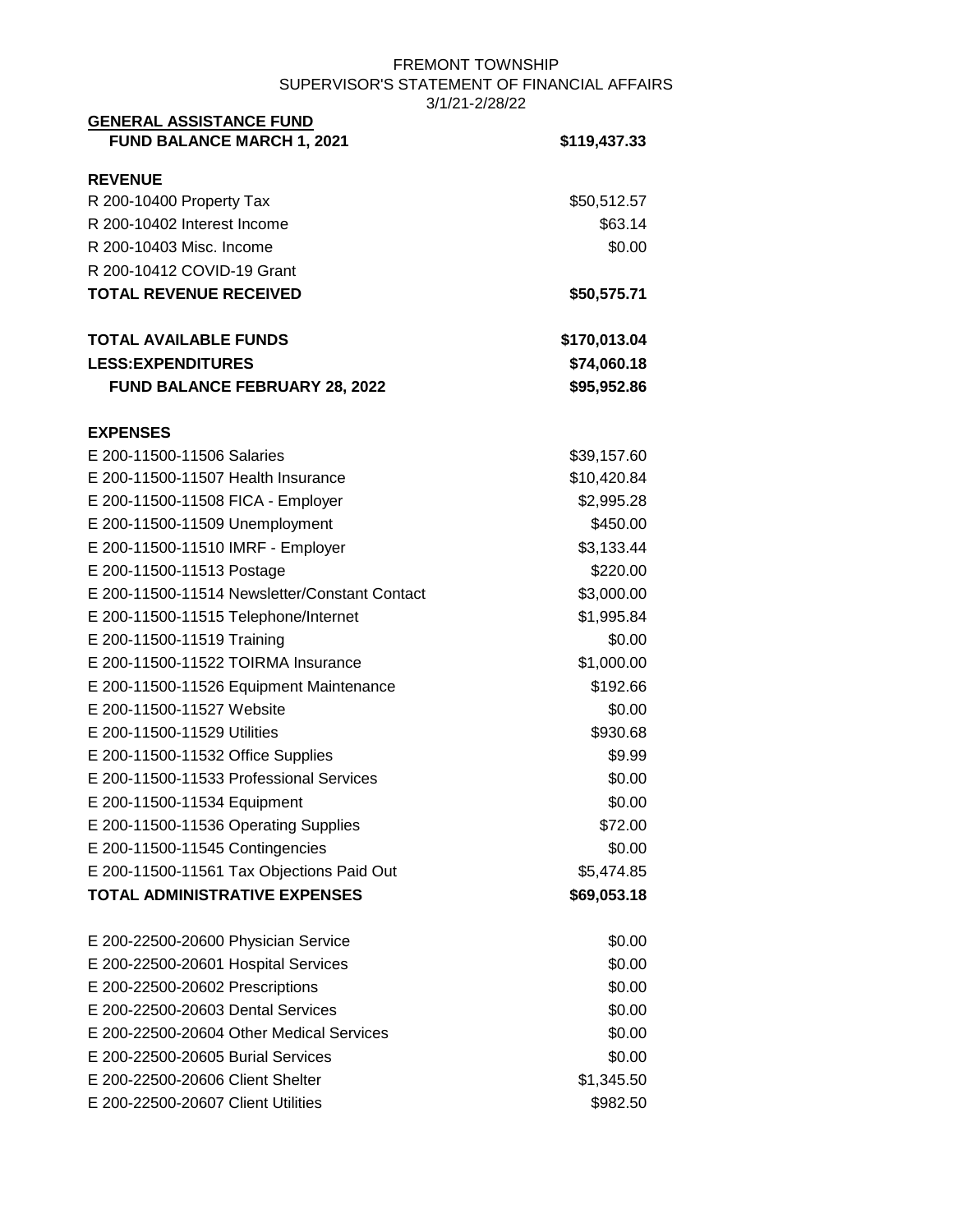| E 200-22500-20608 Fuel                           | \$0.00     |
|--------------------------------------------------|------------|
| E 200-22500-20609 Food                           | \$0.00     |
| E 200-22500-20610 Personal Incidentals           | \$0.00     |
| E 200-22500-20611 Household Incidentals          | \$0.00     |
| E 200-22500-20612 Misc. Home Relief              | \$319.00   |
| E 200-22500-20613 Catastrophic Medical Insurance | \$2,360.00 |
| E 200-22500-20615 COVID-19 Grant Rent Assistance | \$0.00     |
| E 200-22500-20616 COVID-19 Grant Utility Assist. | \$0.00     |
| <b>TOTAL HOME RELIEF EXPENSES</b>                | \$5,007.00 |
|                                                  |            |

# **TOTAL FUND EXPENDITURES \$74,060.18**

I, Diana O'Kelly, Supervisor of Fremont Township, Lake County, Illinois, being duly sworn, depose and say that the above statement is a correct report for the fiscal year beginning 3/1/21-2/28/22.

Fremont Township Supervisor

| The amount of property tax levied the preceeding year: | \$50,007.00 |
|--------------------------------------------------------|-------------|
| The amount of property tax collected:                  | \$50,512.57 |
| The amount of property tax interest collected:         | \$0.00      |
| The amount paid out on indebtedness:                   | \$0.00      |
| The amount of unpaid liabilities not yet due:          | \$0.00      |

Subscribed and sworn this  $1<sup>st</sup>$  day of April 2022.

\_\_\_\_\_\_\_\_\_\_\_\_\_\_\_\_\_\_\_\_\_\_\_\_\_\_\_\_\_\_\_\_\_\_\_\_\_\_\_\_\_

\_\_\_\_\_\_\_\_\_\_\_\_\_\_\_\_\_\_\_\_\_\_\_\_\_\_\_\_\_\_\_\_\_\_\_\_\_\_\_\_\_\_\_\_\_

Fremont Township Supervisor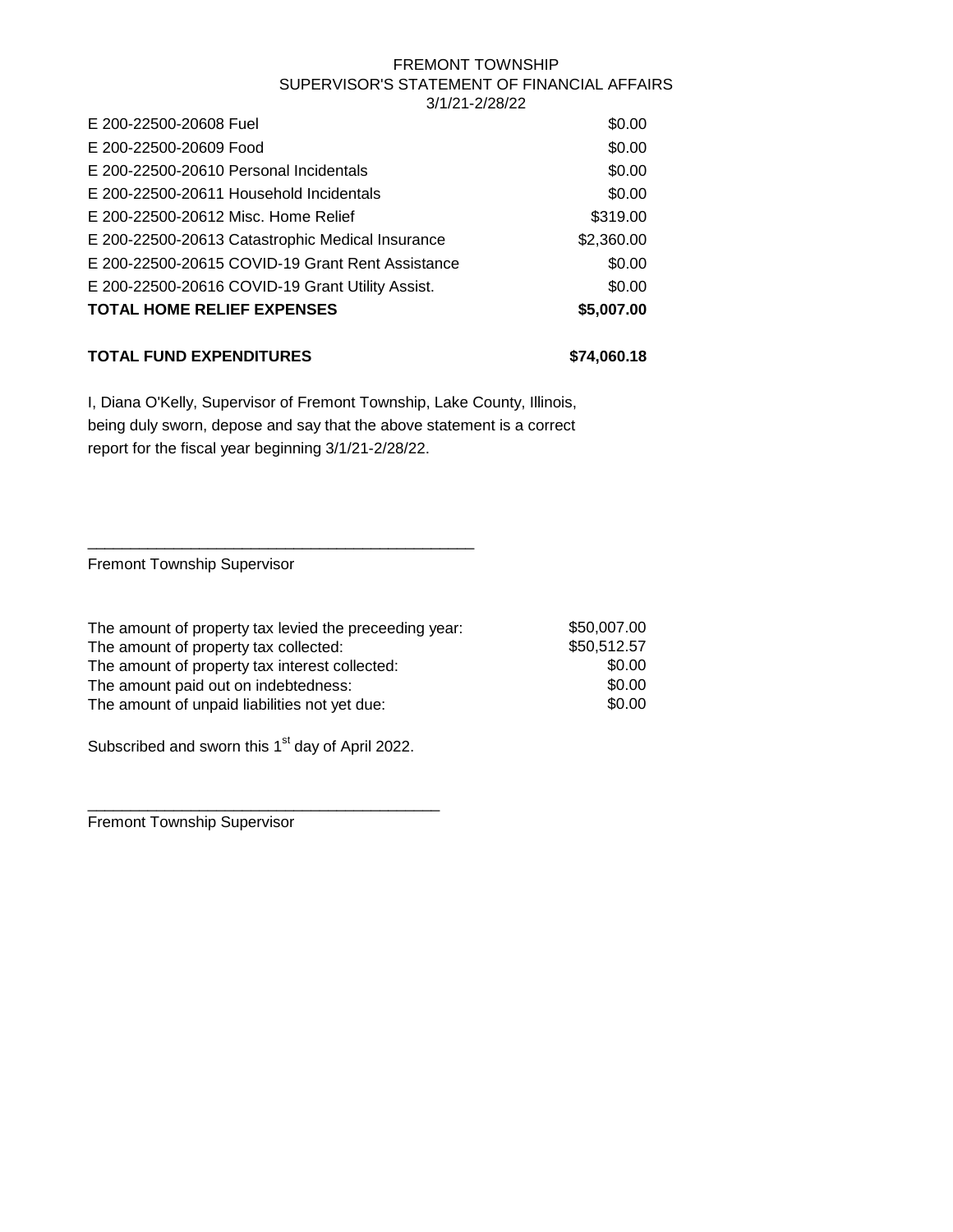| <b>GENERAL TOWN FUND</b>                           |              |
|----------------------------------------------------|--------------|
| <b>FUND BALANCE MARCH 1, 2021</b>                  | 1,760,832.37 |
| <b>REVENUE</b>                                     |              |
| R 100-10400 Property Tax                           | 1,160,003.90 |
| R 100-10401 Replacement Tax                        | 26,508.03    |
| R 100-10402 Interest Income                        | 1,317.16     |
| R 100-10403 Misc. Income                           | 8,942.34     |
| R 100-10404 Taxi Coupons                           | 245.00       |
| <b>TOTAL REVENUE RECEIVED</b>                      | 1,197,016.43 |
| <b>TOTAL AVAILABLE FUNDS</b>                       | 2,957,848.80 |
| <b>LESS: EXPENDITURES</b>                          | 1,337,410.13 |
| <b>FUND BALANCE FEBRUARY 28, 2022</b>              | 1,620,438.67 |
| <b>EXPENSES</b>                                    |              |
| E 100-11500-11501 Supervisor Salary/Road Treasurer | 73,539.48    |
| E 100-11500-11502 Clerk Salary                     | 28,475.40    |
| E 100-11500-11503 Highway Commissioner Salary      | 85,474.00    |
| E 100-11500-11504 Assessor Salary                  | 64,830.30    |
| E 100-11500-11505 Trustee Salary                   | 17,159.04    |
| E 100-11500-11506 Salaries                         | 93,026.22    |
| E 100-11500-11507 Health Insurance                 | 69,329.33    |
| E 100-11500-11508 FICA - Employer                  | 27,961.32    |
| E 100-11500-11509 Unemployment                     | 1,816.65     |
| E 100-11500-11510 IMRF - Employer                  | 27,427.32    |
| E 100-11500-11511 Accounting Service               | 5,785.00     |
| E 100-11500-11512 Legal Service                    | 420.00       |
| E 100-11500-11513 Postage                          | 471.58       |
| E 100-11500-11514 Newsletter/Constant Contact      | 5,830.35     |
| E 100-11500-11515 Telephone/Internet               | 2,509.62     |
| E 100-11500-11516 Publishing                       | 192.05       |
| E 100-11500-11517 Printing                         | 0.00         |
| E 100-11500-11518 Travel                           | 147.28       |
| E 100-11500-11519 Training                         | 105.00       |
| E 100-11500-11520 CERT                             | 615.77       |
| E 100-11500-11521 Equipment Lease                  | 0.00         |
| E 100-11500-11522 TOIRMA Insurance                 | 12,438.50    |
| E 100-11500-11523 PACE Bus                         | 4,150.00     |
| E 100-11500-11524 Programs & Services              | 1,000.00     |
| E 100-11500-11525 Building Maintenance             | 13,075.99    |
| E 100-11500-11526 Equipment Maintenance            | 968.68       |
| E 100-11500-11527 Website                          | 4,135.07     |
| E 100-11500-11528 Dues                             | 1,489.11     |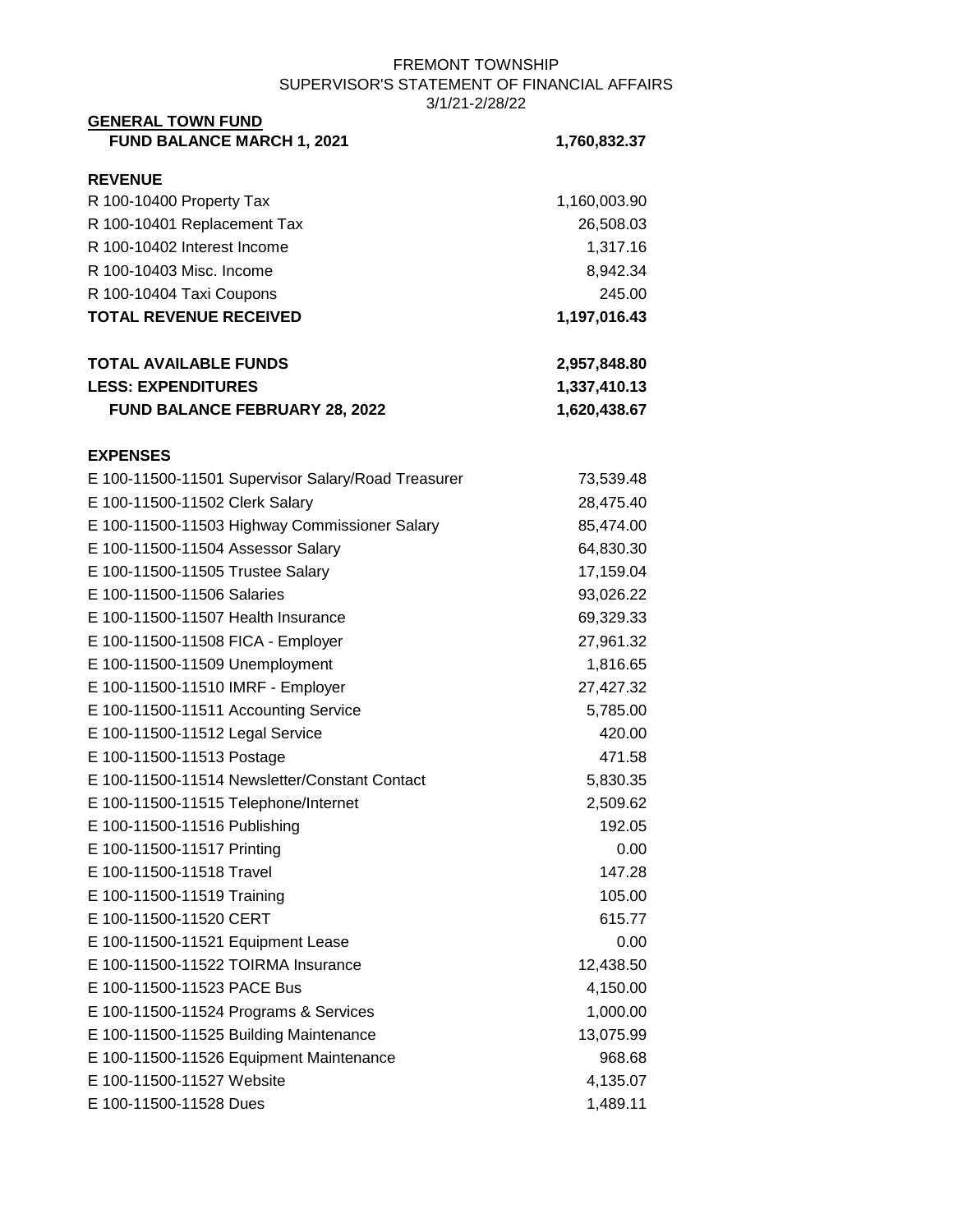| E 100-11500-11529 Utilities                      | 3,877.67   |
|--------------------------------------------------|------------|
| E 100-11500-11531 Mosquito Abatement             | 16,320.00  |
| E 100-11500-11532 Office Supplies                | 2,795.06   |
| E 100-11500-11533 Professional Services          | 0.00       |
| E 100-11500-11534 Equipment                      | 7,398.99   |
| E 100-11500-11535 Building Improvements          | 0.00       |
| E 100-11500-11536 Operating Supplies             | 1,235.74   |
| E 100-11500-11537 Social Services                | 604.32     |
| E 100-11500-11538 Taxi Program                   | 606.00     |
| E 100-11500-11539 Miscellaneous Charges          | 164.41     |
| E 100-11500-11540 Community Garden               | 4,164.54   |
| E 100-11500-11541 Wetland Mitgation - Reserves   | 0.00       |
| E 100-11500-11543 Building Maintenance - Reserve | 0.00       |
| E 100-11500-11544 Highway Dept. Building Remodel | 0.00       |
| E 100-11500-11545 Contingencies                  | 0.00       |
| E 100-11500-11557 Loan to Permanent Road         | 109,335.12 |
| E 100-11500-11561 Tax Objections Paid Out        | 40,825.15  |
| <b>TOTAL ADMINISTRATION EXPENSES</b>             | 729,700.06 |
|                                                  |            |
| E 100-12500-11506 Salaries                       | 141,839.71 |
| E 100-12500-11507 Health Insurance               | 39,565.00  |
| E 100-12500-11508 FICA - Employer                | 10,835.94  |
| E 100-12500-11509 Unemployment                   | 3,418.37   |
| E 100-12500-11510 IMRF - Employer                | 10,453.74  |
| E 100-12500-11512 Legal Service                  | 0.00       |
| E 100-12500-11513 Postage                        | 518.40     |
| E 100-12500-11515 Telephone/Internet             | 2,465.84   |
| E 100-12500-11516 Publishing                     | 0.00       |
| E 100-12500-11517 Printing                       | 506.77     |
| E 100-12500-11518 Travel                         | 0.00       |
| E 100-12500-11519 Training                       | 2,269.73   |
| E 100-12500-11526 Equipment Maintenance          | 636.62     |
| E 100-12500-11528 Dues                           | 418.00     |
| E 100-12500-11532 Office Supplies                | 1,676.75   |
| E 100-12500-11534 Equipment - Capital            | 3,804.33   |
| E 100-12500-11539 Miscellaneous Charges          | 220.00     |
| E 100-12500-11545 Contingencies                  | 0.00       |
| E 100-12500-11546 Vehicle Maintenance            | 645.95     |
| E 100-12500-11547 Professional Services - IT     | 1,090.00   |
| E 100-12500-11550 Fuel                           | 0.00       |
| E 100-12500-11558 Office Remodel                 | 15,723.13  |
| <b>TOTAL ASSESSOR EXPENSES</b>                   | 236,088.28 |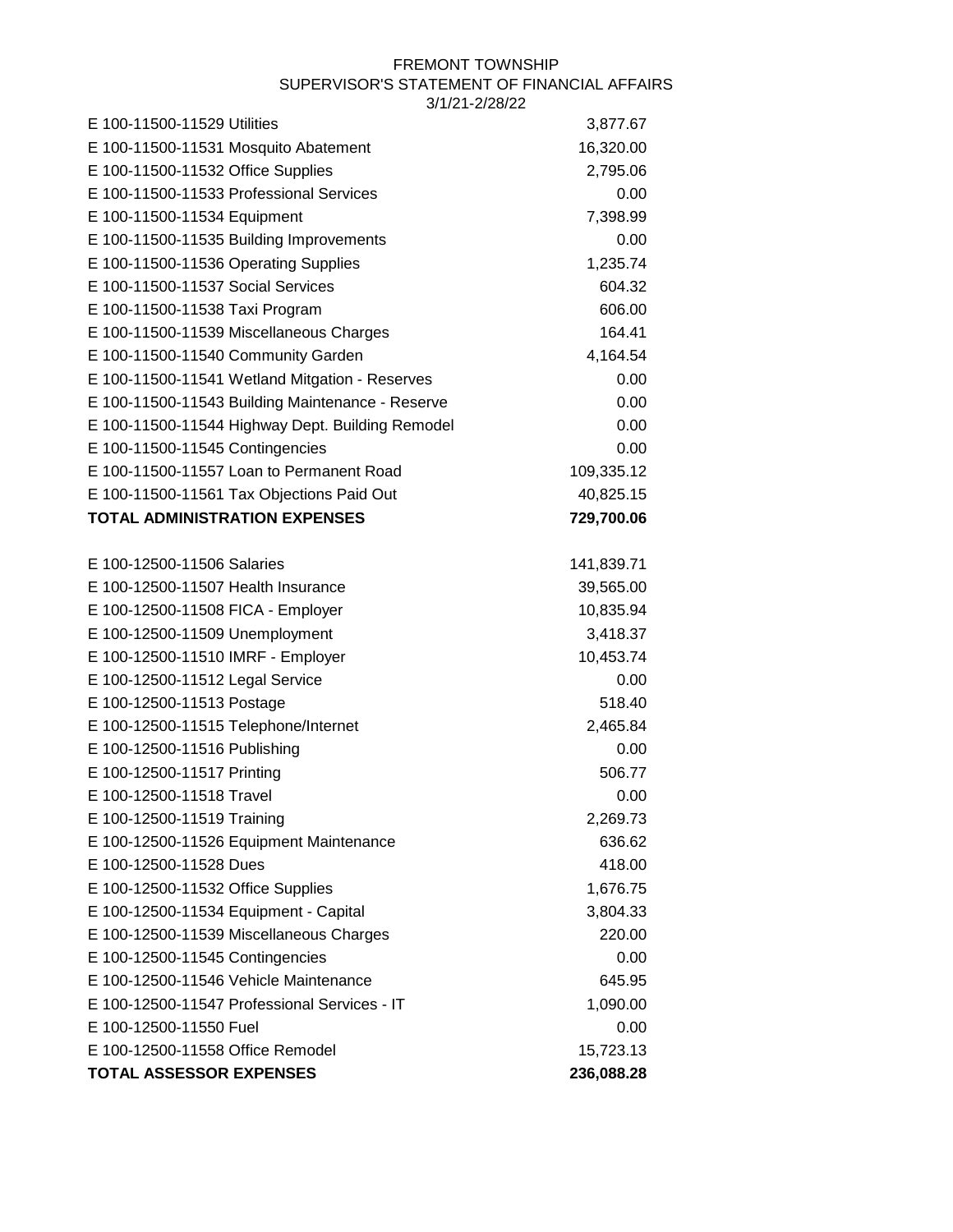| E 100-14500-11506 Salaries                 | 75,873.55  |
|--------------------------------------------|------------|
| E 100-14500-11507 Health Insurance         | 31,428.46  |
| E 100-14500-11508 FICA - Employer          | 5,804.15   |
| E 100-14500-11509 Unemployment             | 970.41     |
| E 100-14500-11510 IMRF - Employer          | 5,879.67   |
| E 100-14500-11525 Building Maintenance     | 3,103.63   |
| E 100-14500-11526 Equipment Maintenance    | 14,061.49  |
| E 100-14500-11529 Utilities                | 7,011.69   |
| E 100-14500-11530 Disposal Service         | 0.00       |
| E 100-14500-11533 Professional Services    | 4,409.58   |
| E 100-14500-11534 Equipment - Capital      | 48,318.92  |
| E 100-14500-11536 Operating Supplies       | 5,352.66   |
| E 100-14500-11545 Contingencies            | 0.00       |
| E 100-14500-11548 Park Maintenance         | 52,621.86  |
| E 100-14500-11549 Portable Restrooms       | 2,372.80   |
| E 100-14500-11550 Fuel                     | 2,716.71   |
| E 100-14500-11551 Equipment Rental         | 1,837.85   |
| E 100-14500-11552 Behm Park Development    | 100,131.62 |
| E 100-14500-11553 Ivanhoe Park Development | 0.00       |
| E 100-14500-11554 Tools                    | 3,940.84   |
| E 100-14500-11555 Uniforms                 | 1,930.97   |
| E 100-14500-11556 Irrigation Maintenance   | 3,854.93   |
| <b>TOTAL PARKS EXPENSES</b>                | 371,621.79 |

## **TOTAL FUND EXPENSES 1,337,410.13**

I, Diana O'Kelly, Supervisor of Fremont Township, Lake County, Illinois, being duly sworn, depose and say that the above statement is a correct report for the fiscal year beginning 3/1/21-2/28/22.

Fremont Township Supervisor

| The amount of property tax levied the preceeding year: | \$1,148,327.00 |
|--------------------------------------------------------|----------------|
| The amount of property tax collected:                  | \$1,160,003.90 |
| The amount of property tax interest collected:         | \$0.00         |
| The amount paid out on indebtedness:                   | \$0.00         |
| The amount of unpaid liabilities not yet due:          | \$0.00         |

Subscribed and sworn this 1<sup>st</sup> day of April 2022.

\_\_\_\_\_\_\_\_\_\_\_\_\_\_\_\_\_\_\_\_\_\_\_\_\_\_\_\_\_\_\_\_\_\_\_\_\_\_\_\_\_\_\_\_\_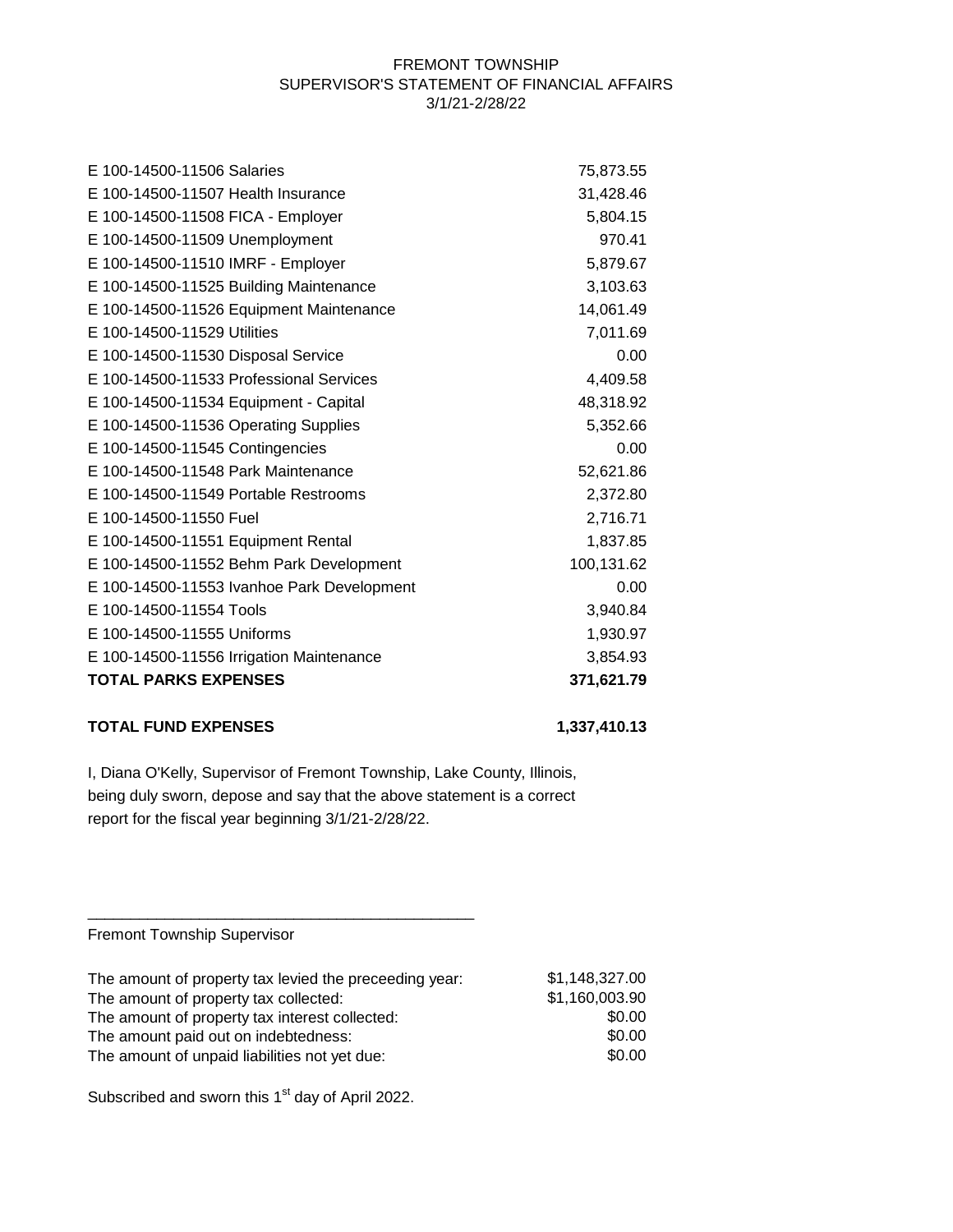Fremont Township Supervisor

\_\_\_\_\_\_\_\_\_\_\_\_\_\_\_\_\_\_\_\_\_\_\_\_\_\_\_\_\_\_\_\_\_\_\_\_\_\_\_\_\_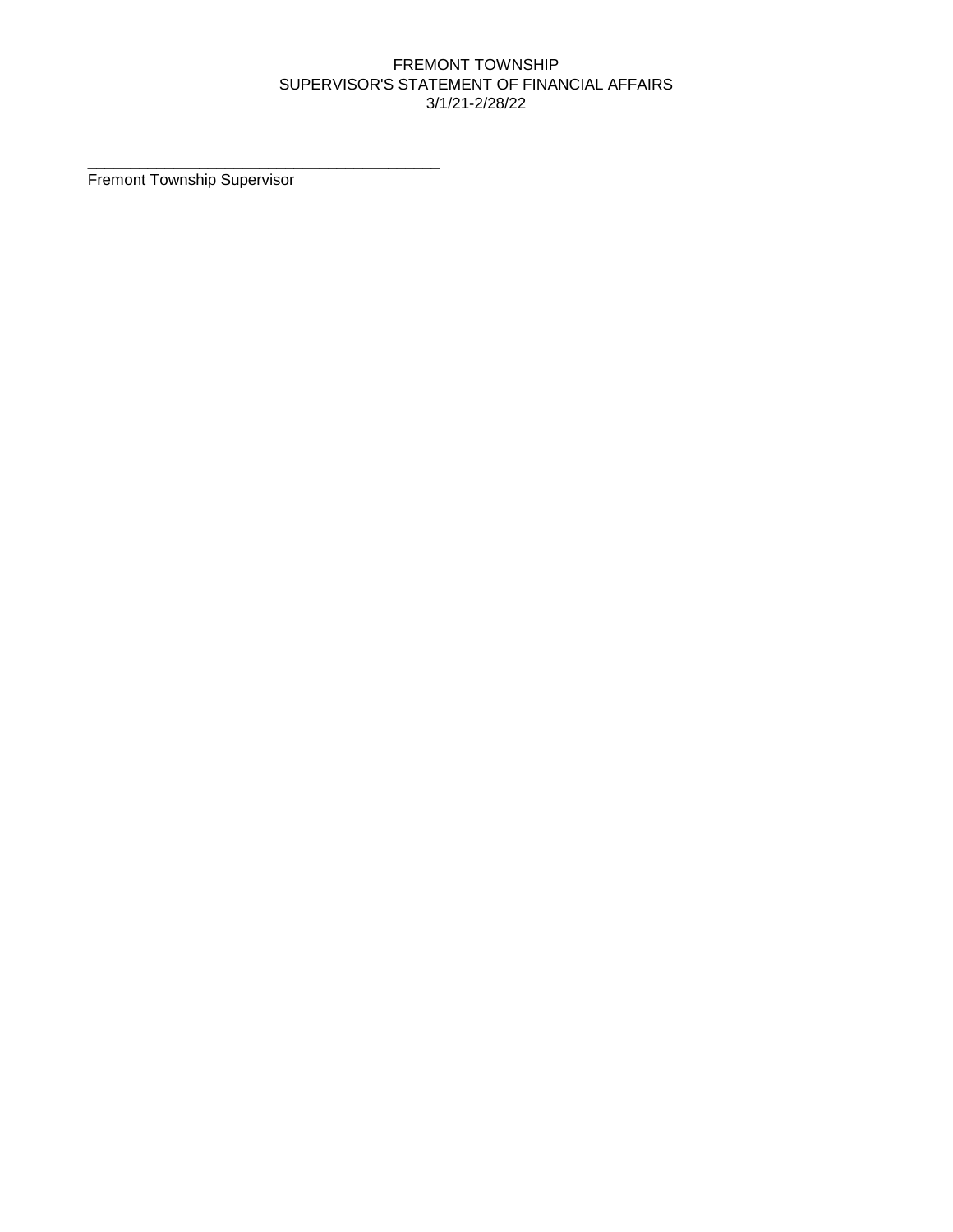| PERMANENT ROAD FUND                                                 |                            |
|---------------------------------------------------------------------|----------------------------|
| <b>FUND BALANCE MARCH 1, 2021</b>                                   | \$737,366.67               |
| <b>REVENUE</b>                                                      |                            |
| R 400-10400 Property Tax                                            | \$1,425,527.25             |
| R 400-10402 Interest Income                                         | \$311.99                   |
| R 400-10403 Misc. Income                                            | \$10,321.88                |
| R 400-10405 SSA #12 - Ivanhoe Woods                                 | \$14,533.28                |
| R 400-10406 SSA #17 - Ivanhoe Estates                               | \$18,220.17                |
| R 400-10411 Loan From General Town                                  | \$109,335.12               |
| R 400-10500 WMB/Village Green                                       | \$4,000.00                 |
| <b>TOTAL REVENUE RECEIVED</b>                                       | \$1,582,249.69             |
| <b>TOTAL AVAILABLE FUNDS</b>                                        | \$2,319,616.36             |
| <b>LESS:EXPENDITURES</b>                                            | \$1,626,294.07             |
| FUND BALANCE FEBRUARY 28, 2022                                      | \$693,322.29               |
|                                                                     |                            |
| <b>EXPENSES</b>                                                     |                            |
| E 400-11500-11506 Salaries<br>E 400-11500-11507 Health Insurance    | \$306,655.21               |
|                                                                     | \$91,386.09<br>\$23,459.06 |
| E 400-11500-11508 FICA - Employer                                   |                            |
| E 400-11500-11509 Unemployment<br>E 400-11500-11510 IMRF - Employer | \$524.88<br>\$23,846.41    |
| <b>TOTAL ADMINISTRATION EXPENSES</b>                                | \$445,871.65               |
|                                                                     |                            |
| E 400-44500-11521 Equipment Lease                                   | \$60,052.14                |
| E 400-44500-11534 Equipment - Capital                               | \$216,022.41               |
| E 400-44500-11536 Operating Supplies                                | \$7,386.64                 |
| E 400-44500-11545 Contingencies                                     | \$0.00                     |
| E 400-44500-11550 Fuel                                              | \$23,247.86                |
| E 400-44500-11551 Equipment Rental                                  | \$169.72                   |
| E 400-44500-30106 Engineering                                       | \$38,380.64                |
| E 400-44500-30110 SSA#12 - Ivanhoe Woods                            | \$0.00                     |
| E 400-44500-30111 SSA#17 - Ivanhoe Estates                          | \$3,915.45                 |
| E 400-44500-40500 Road Maintenance                                  | \$115,285.04               |
| E 400-44500-40501 Environmental Maintenance                         | \$6,508.93                 |
| E 400-44500-40502 Snow Removal Supplies                             | \$49,147.94                |
| E 400-44500-40503 Tree Trimming/Removal                             | \$9,870.00                 |
| E 400-44500-40504 Improvement of Roads - Capital                    | \$531,484.02               |
| E 400-44500-40505 Sylvan Lake Dam - Reserves                        | \$0.00                     |
| E 400-44500-40506 WMB/Village Green                                 | \$2,437.95                 |
| E 400-44500-40507 WMB/Forest & Fairview                             | \$112,206.23               |
| E 400-44500-40508 CPR/Sylvan Lake Dam                               | \$4,307.45                 |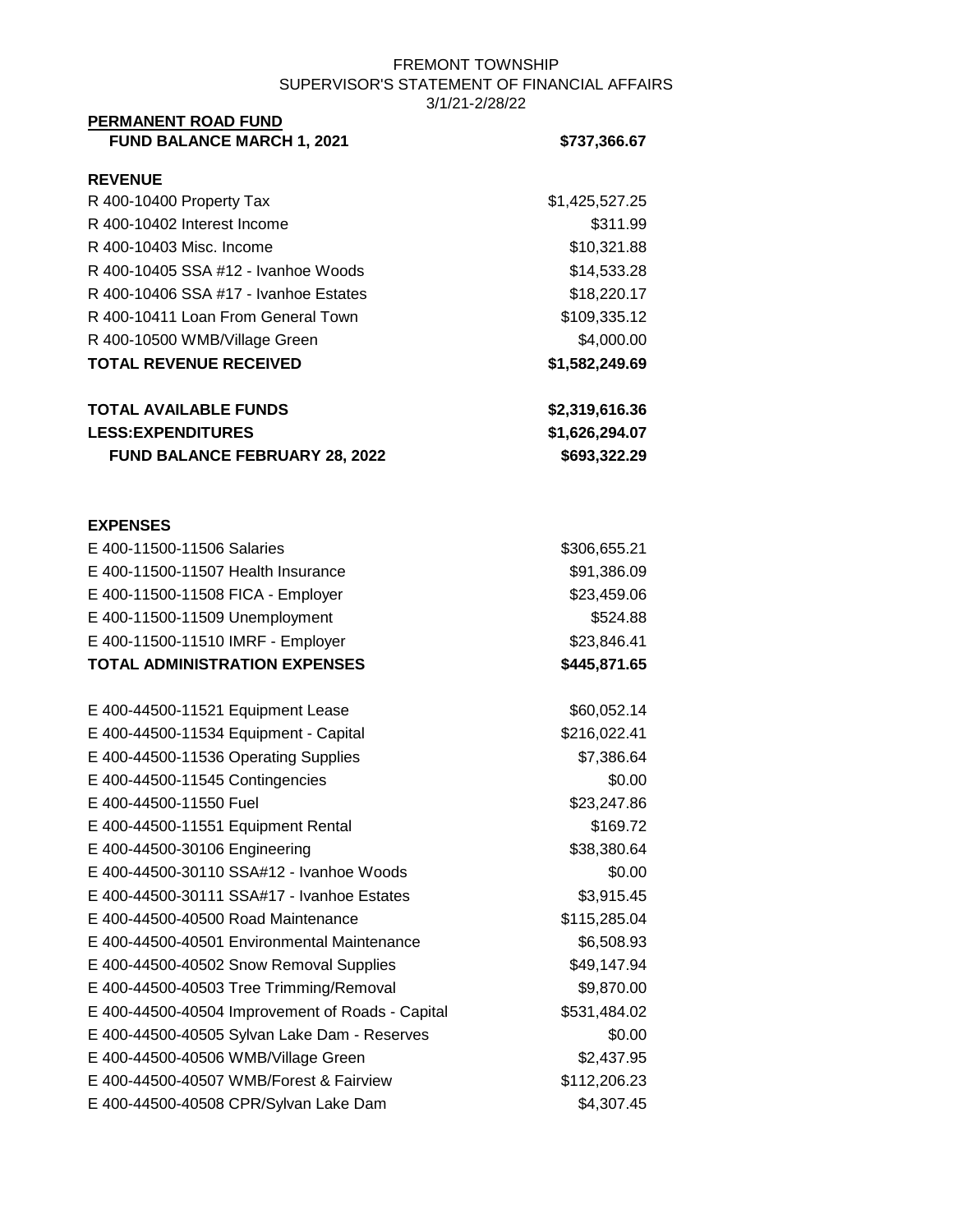#### **TOTAL MAINTENANCE EXPENSES \$1,180,422.42**

#### **TOTAL FUND EXPENSES \$1,626,294.07**

I, Diana O'Kelly, Supervisor of Fremont Township, Lake County, Illinois, being duly sworn, depose and say that the above statement is a correct report for the fiscal year beginning 3/1/21-2/28/22.

Fremont Township Supervisor

| The amount of property tax levied the preceeding year: | \$1,412,118.00 |
|--------------------------------------------------------|----------------|
| The amount of property tax collected:                  | \$1,425,527.25 |
| The amount of property tax interest collected:         | \$0.00         |
| The amount paid out on indebtedness:                   | \$60,052.14    |
| The amount of unpaid liabilities not yet due:          | \$234,350.08   |
|                                                        |                |

Subscribed and sworn this 1<sup>st</sup> day of April 2022.

\_\_\_\_\_\_\_\_\_\_\_\_\_\_\_\_\_\_\_\_\_\_\_\_\_\_\_\_\_\_\_\_\_\_\_\_\_\_\_\_\_

\_\_\_\_\_\_\_\_\_\_\_\_\_\_\_\_\_\_\_\_\_\_\_\_\_\_\_\_\_\_\_\_\_\_\_\_\_\_\_\_\_\_\_\_\_

Fremont Township Supervisor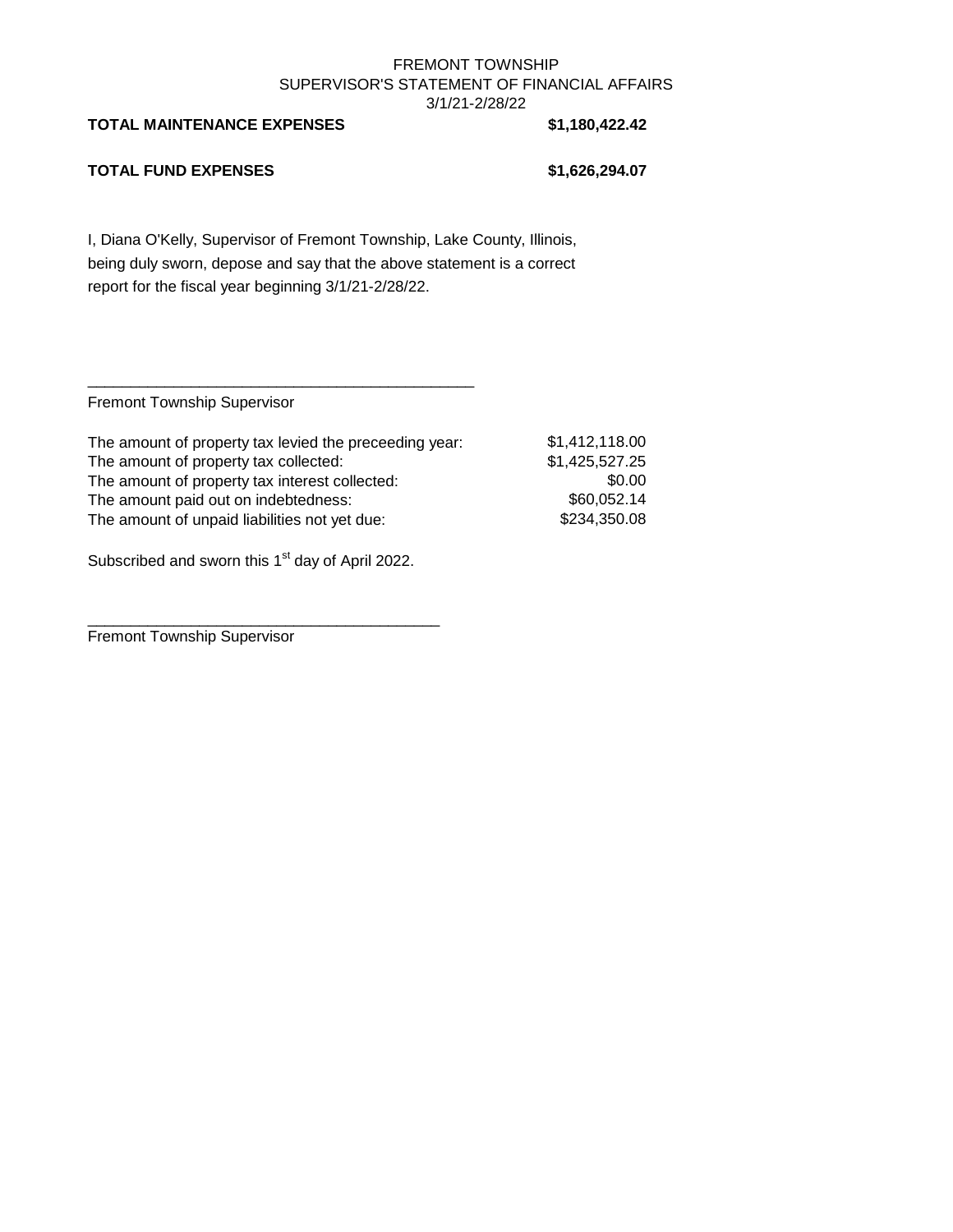| <b>ROAD &amp; BRIDGE FUND</b>                    |              |
|--------------------------------------------------|--------------|
| <b>FUND BALANCE MARCH 1, 2021</b>                | \$304,536.93 |
| <b>REVENUE</b>                                   |              |
| R 300-10400 Property Tax                         | \$168,691.43 |
| R 300-10401 Replacement Tax                      | \$28,374.02  |
| R 300-10402 Interest Income                      | \$172.43     |
| R 300-10403 Misc. Income                         | \$2,963.83   |
| R 300-10407 Road Bonds                           | \$17,500.00  |
| <b>TOTAL REVENUE RECEIVED</b>                    | \$217,701.71 |
| <b>TOTAL AVAILABLE FUNDS</b>                     | \$522,238.64 |
| <b>LESS:EXPENDITURES</b>                         | \$186,079.73 |
| <b>FUND BALANCE FEBRUARY 28, 2021</b>            | \$336,158.91 |
| <b>EXPENSES</b>                                  |              |
| E 300-11500-11512 Legal Service                  | \$2,677.50   |
| E 300-11500-11513 Postage                        | \$1.40       |
| E 300-11500-11515 Telephone/Internet             | \$6,653.54   |
| E 300-11500-11516 Publishing                     | \$439.30     |
| E 300-11500-11517 Printing                       | \$0.00       |
| E 300-11500-11518 Travel                         | \$52.46      |
| E 300-11500-11519 Training                       | \$2,334.25   |
| E 300-11500-11522 TOIRMA Insurance               | \$13,438.50  |
| E 300-11500-11528 Dues                           | \$905.00     |
| E 300-11500-11532 Office Supplies                | \$622.78     |
| E 300-11500-11534 Equipment - Capital            | \$3,899.37   |
| E 300-11500-11536 Operating Supplies             | \$836.83     |
| E 300-11500-30100 Drug Testing                   | \$760.00     |
| E 300-11500-30101 J.U.L.I.E.                     | \$2,138.46   |
| E 300-11500-30103 Bottled Water                  | \$1,000.00   |
| E 300-11500-30104 Municipal Replacement Tax Paid | \$4,990.98   |
| E 300-11500-30118 Subscriptions                  | \$2,500.00   |
| <b>TOTAL ADMINISTRATIVE EXPENSES</b>             | \$43,250.37  |
| E 300-33500-11525 Building Maintenance           | \$2,079.30   |
| E 300-33500-11526 Equipment Maintenance          | \$41,278.54  |
| E 300-33500-11529 Utilities                      | \$7,338.37   |
| E 300-33500-11530 Disposal Service               | \$125.00     |
| E 300-33500-11534 Equipment                      | \$0.00       |
| E 300-33500-11535 Building Improvements          | \$16,489.54  |
| E 300-33500-11536 Operating Supplies             | \$9,470.09   |
| E 300-33500-11545 Contingencies                  | \$0.00       |
| E 300-33500-11550 Fuel                           | \$3,832.71   |